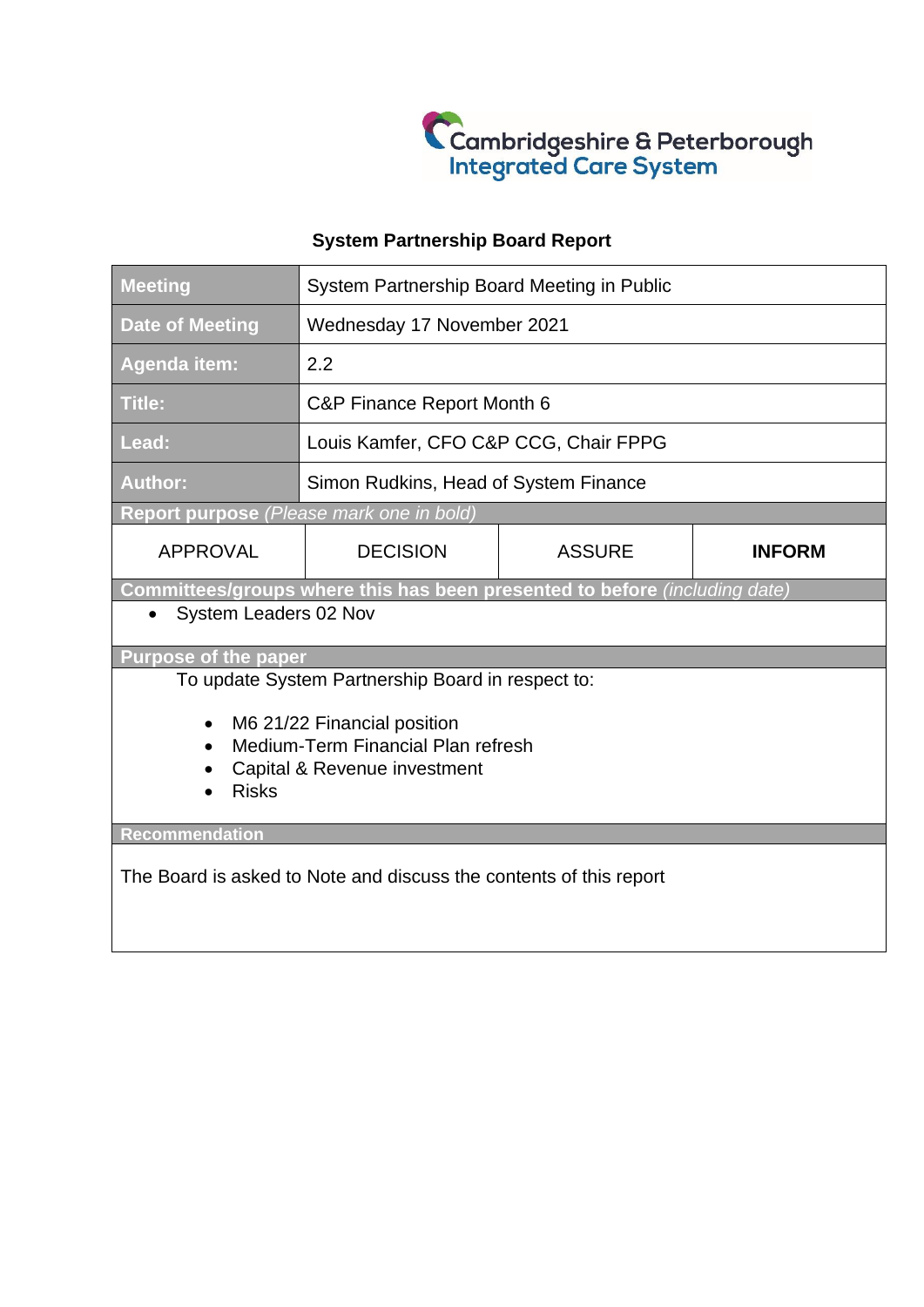#### **1. INTRODUCTION**

1 The H1 financial plan has been delivered. We are developing our H2 operational and financial plans in line with National planning guidance and timeframes and we are continuing to focus on development of our Medium-Term Financial Plan.

## **2. MONTH 6 FINANCE UPDATE**

#### **H1 (MONTH 6) FINANCIAL POSITION**

- 2 The System delivered a £3.5m surplus in H1. The H1 position is underpinned by the generation of c£26m Elective Recovery Fund (ERF) income through over-performance during Q1 of 21/22. The delivery targets for achievement of ERF changed after plan submission; despite this, the ICS outperformed in total against H1 plan.
- 3 FPPG is concluding H2 financial planning (final submission date 16 November). We anticipate a break-even position in H2, at the time of writing FPPG is working through the system allocations and operational delivery projections to refine our exit position.

#### **MEDIUM-TERM FINANCIAL PLAN REFRESH**

- 4 Following a session with Julian Kelly in July, we committed as a system to developing an outline Medium-Term Financial Plan (MTFP) for a follow-up meeting in the Autumn and a final meeting in December. We agreed to use existing LTP modelling to underpin the work.
- 5 The second discussion with the National Team was held in early November; the meeting focussed on the emerging system 3yr plan, draft trajectory and plans for delivering the required transformation programme. Whilst there was recognition of the progress the system has made since July; we were asked to go further and deliver a greater level of financial recovery; a follow-up meeting will be scheduled for January.
- 6 We continue to work with the NHSE Regional and National finance teams to develop a shared understanding regarding income projections for 22/23 and beyond; these ultimately provide the base from which to assess our underlying financial position.
- 7 The key next step remains the development of the strategic implementation and operational delivery plans for the system transformation; this is expected to be in place before a further session with the National Team in January.

## **CAPITAL & REVENUE INVESTMENT**

- 8 The ICS 21/22 capital plan met the requirement to remain within the available CDEL envelope of £79.5m. The ICS capital forecast is an overspend (£2.2m equating to a variance of 3%); the submitted 21/22 plan submitted contained an element of overperformance projected allowing for anticipated slippage in delivery during the year. FPPG is continuing to monitor the position.
- 9 In October, a range of bids were submitted to NHSE to access funding released through the national Targeted Investment Fund (TIF) of c£700m. We await formal confirmation that the bids have been approved. TIF funding is focused on supporting elective recovery and digital transformation, as well as a third flexible element which contains a level of revenue-based investment opportunity.